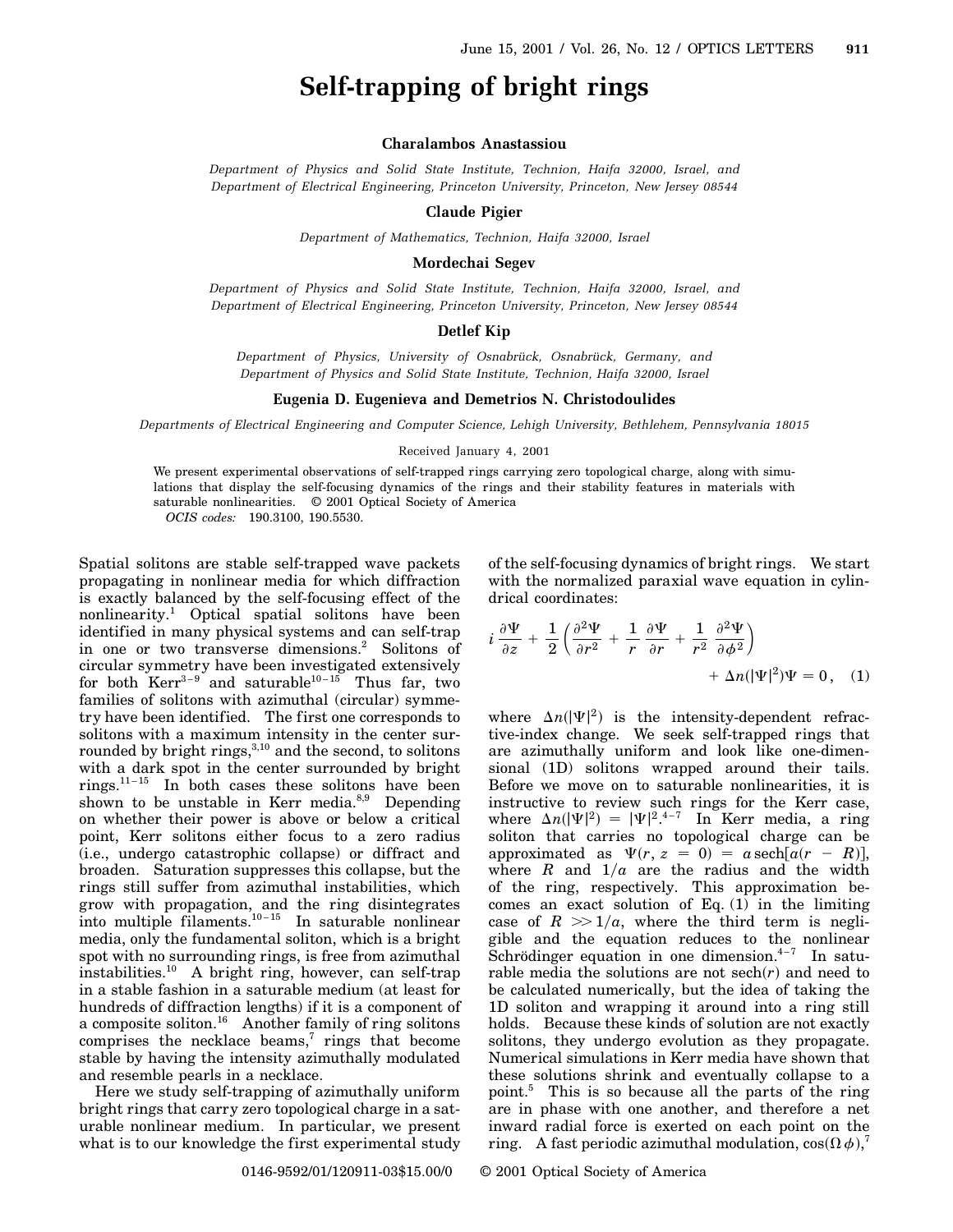or a topological charge term  $\exp(im\phi)$ <sup>5</sup> breaks the in-phase symmetry of the ring and can even reverse the shrinking to expansion.

We study numerically and experimentally the dynamics of optical rings carrying zero topological charge for a saturable nonlinearity of the form  $\Delta n(|\Psi|^2) = -1/(|\Psi|^2 + 1)$ , which applies to a homogeneously broadened electronic two-level system and to the photorefractive screening nonlinearity.<sup>17</sup> We first solve the paraxial wave equation in one dimension to find the 1D soliton. We then wrap the 1D soliton into a ring and propagate it numerically. In our first numerical experiment, the radius of the ring is 13, and the width is  $\approx 2.5$ , and thus one diffraction length (the distance at which the ring width broadens length (the distance at which the ring width broadens<br>by a factor of  $\sqrt{2}$  in the absence of nonlinearity) is  $\approx$ 3. Figure 1 shows the results of this simulation, displaying intensity cross sections at various propagation distances for the high (top row) and for the low (bottom row) intensity regimes, corresponding to deep and weak saturation, respectively. The ring undergoes considerable compression in both cases and forms a central peak surrounded by an annular ring. The rate of contraction is much slower than with the Kerr nonlinearity, $5$  as expected, because instabilities grow more slowly in saturable nonlinear media. In both cases, after  $z = 54$  the central beam undergoes cycles of compression and expansion, and, for as long as we are able to simulate the problem numerically, the cycles continue.

In our second numerical experiment, we increased the radius of the ring to 25. Now the attractive inward force was smaller and the shrinking tendency was greatly reduced, as shown in the top row of Fig. 2, representing the deep-saturation regime. The long-term evolution of the beam in the top row of Fig. 2 resembles the evolution of the beams of Fig. 1 but at a slower rate. In the weak-saturation regime (Fig. 2, bottom row), we observe the appearance of azimuthal instability along with the shrinking. At  $z = 69$ , the ring breaks into two-dimensional filaments, i.e., into an intermediate unstable state. On further propagation, the ring of filaments disintegrates, some of it coalesces into a central beam, and the rest decays into unbound radiation modes. This behavior is characteristic of rings with a large enough radius and at weak saturation. Interestingly, we observe that in the weak-saturation case the radius of the ring (Fig. 2, bottom) has not shrunk as much as with the same ring at the deep-saturation regime (Fig. 2, top). This is so because, owing to the azimuthal instability, different parts of the ring are no longer in phase but repel one another (similarly to what occurs in the research reported in Ref. 7), and the outward radial force slows down the shrinking tendency.

Our simulations indicate that the ring solitons (Figs. 1 and 2) do not undergo much change for as many as nine diffraction lengths. This means that self-trapped rings with little or no propagation evolution (contraction or instability) should be experimentally observable.

Our experiments were conducted in a photorefractive SBN:60 crystal in a standard setup in which an ex-

ternal electric field was applied along the *c* axis. The soliton beam was polarized along the *c* axis, and a uniform, orthogonally polarized background beam fixed the intensity ratio.<sup>17,18</sup> To generate the ring, we reflected the beam coming out of an  $Ar^+$  laser off a fast rotating mirror and then demagnified and imaged it onto the input face of a photorefractive crystal. Because of the inclination of the mirror, the beam was constantly moving in a circular motion, which, when it was fast enough, gave the appearance of a ring. In our experiments the beam formed roughly 10 circles/s. The nonlinearity was of the photorefractive screening type, which occurs in temporal steady state in biased photorefractives. When photorefractive response times are set to be slow (with low enough intensity), the material effectively sees a ring. This means that the nonlinear change in the refractive index, after a temporal steady state is reached, responds to this rotating beam exactly as it responds to a stationary (in time) ring beam.



Fig. 1. Numerical simulations of ring solitons in a saturable nonlinear medium at high (top) and low (bottom) saturation. Intensity cross sections during propagation are shown. The ring undergoes compression in both cases. *I*<sup>0</sup> is the maximum intensity upon the ring. The ring radius, *R*, is 13. In dimensional units (representing typical parameters in photorefractives), these results correspond, for example, to  $R = 43 \mu m$  and a ring width of 8  $\mu m$  for  $\lambda = 0.488 \ \mu \text{m}$ ,  $n = 2.37$ , and  $\Delta n_{\text{max}} = 0.0002$ . Propagation distance  $z = 54$  corresponds to 18 mm.



Fig. 2. Same as Fig. 1 but for  $R = 25$ . The high saturation (top) shrinks, and the low saturation (bottom) suffers azimuthal instability. In dimensional units,  $R = 86 \mu m$ and the ring width is 8  $\mu$ m for  $\lambda = 0.488 \mu$ m,  $n = 2.37$ , and  $\Delta n_{\text{max}} = 0.0002$ . Propagation distance  $z = 69$  corresponds to 22.5 mm.